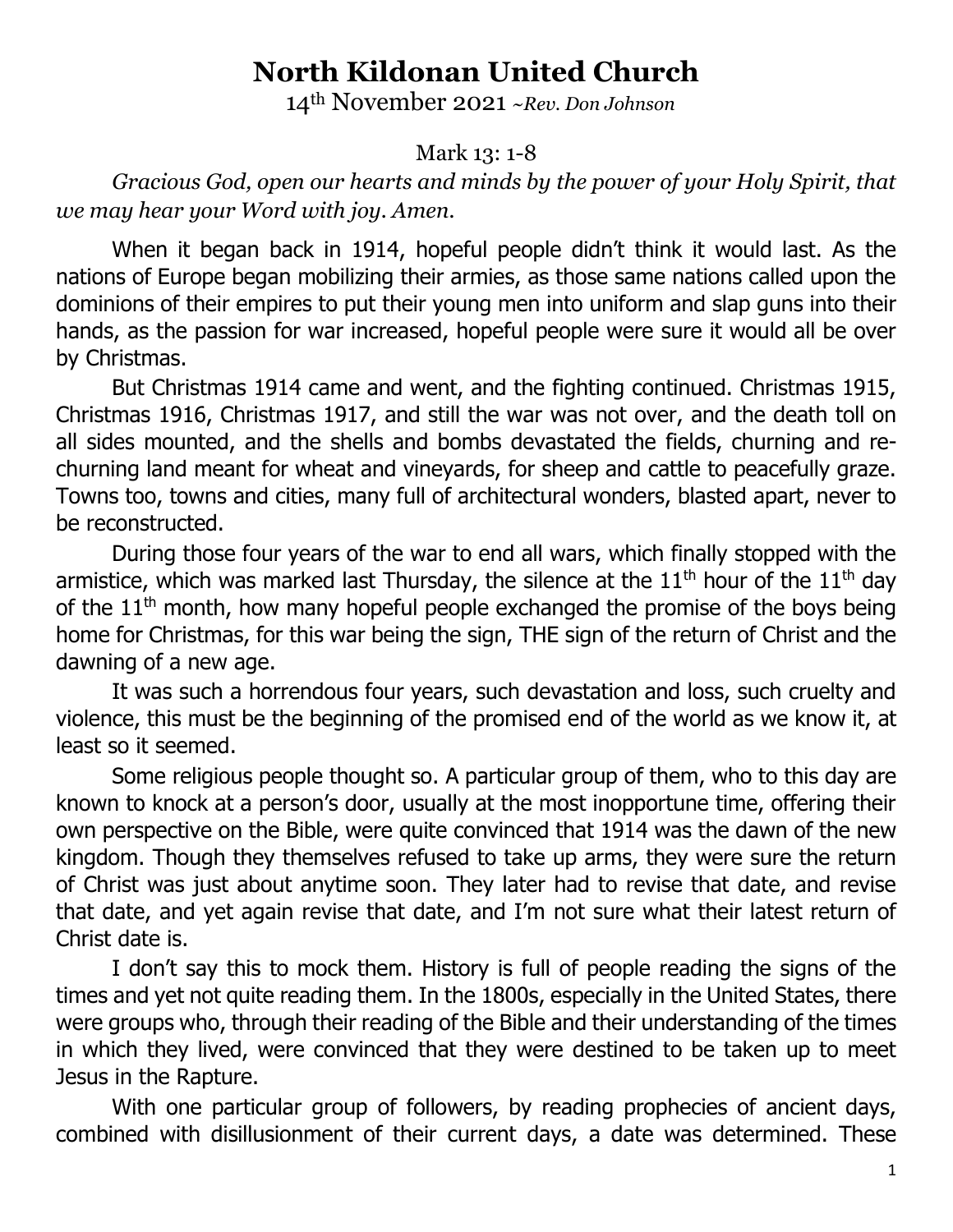followers gave away all their earthly possessions, and dressed in white garments, they sat on the top of their barns, waiting all night for the promised coming of Christ. By the morning they realized they were mistaken, and they would need to rebuild their lives.

Perhaps some returned to their Bibles and read Mark 13: 5-8.

'Beware that no one leads you astray. Many will come in my name and say, "I am he!" and they will lead many astray. When you hear of wars and rumours of wars, do not be alarmed; this must take place, but the end is still to come. For nation will rise against nation, and kingdom against kingdom; there will be earthquakes in various places; there will be famines. This is but the beginning of the birth pangs."

There are those times, those events which are so massive, so frightening, so spectacular, so unbelievably shocking that we are tempted to see more in them than what is actually there.

Take for example Jesus saying that the Temple will be destroyed. In today's gospel, Peter, James, John, and Andrew are with Jesus at the Temple. They are totally amazed by the size and the beauty of this structure, this holy place, this centre of Jewish faith and worship. And understandably so. The great Roman historian Josephus, who was born not that long after Christ's death and resurrection, described the Temple as "covered all over with plates of gold of great weight, and, at the first rising of the sun, reflected back a very fiery splendour, and made those who forced themselves to look upon it to turn their eyes away."

The Temple was the centre of Jewish worship. Three times over the centuries the Jewish people would build a temple on this site, and during the time of Jesus work was continuing on this magnificent structure, work begun in 19 B.C. and finally completed in A.D. 63. During the Jewish war with the Roman occupiers, in A.D. 70 the Temple was destroyed by the Romans, leaving only the Western Wall, or also known as the Wailing Wall, standing.

As the centre of worship, the Temple, this Jerusalem Temple, was the place of animal and vegetable sacrifice, the only place to make such sacrifices. It was also believed to be the unique dwelling place of God with humanity, a place where heaven and earth met. As such it should be the most beautiful, most magnificent structure humans could create, and it was. And as so often happens with such creations made by human hands, pride and arrogance combine with a confidence in the rightness of their work to corrupt the best intentions of the original planners. Even today, how tempting it is to believe that large numbers mean faithfulness and right practices. It isn't necessarily so. We have seen in our own province how some religious groups present themselves as above the law, especially those congregations with many members and full bank accounts. History tells us that might does not mean right, especially so when that might is exercised in the name of religion.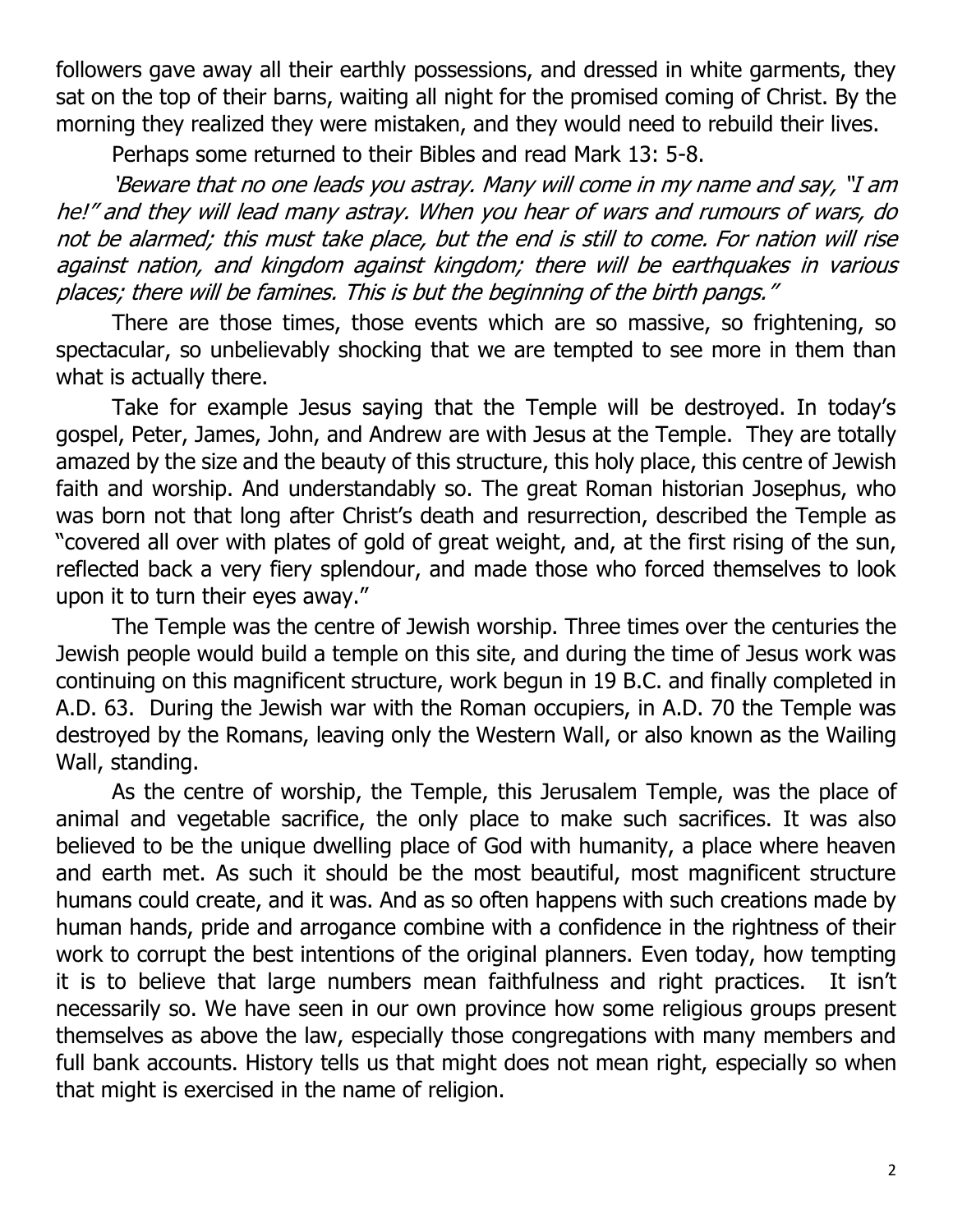So, one of the disciples declares how impressed he is with this structure, but Jesus cools their enthusiasm by saying: "*'Do you see these great buildings? Not one stone will* be left here upon another; all will be thrown down.'"

Was Mark aware of the literal destruction of the Temple and thus put this fact into the form of a prophecy by Jesus? Some say yes, others suggest that Mark was not aware of the destruction. Sometimes, in a bid for total accuracy, we can take too much of scripture apart and miss the message.

The destruction of the Temple in A.D. 70 was a fact, with massive implications for Jewish worship and practice. The end of the Temple meant the end of the practice of sacrificing animals. Such sacrifice was replaced with prayer, fasting and almsgiving as alternative forms of sacrifice. The early Christians used the language of sacrifice in connection with such things as holiness, evangelism, and Holy Communion. Think for instance of the Body and Blood language of the Communion prayer, containing lines such as: "the Body of Christ which was given for you and the Blood of Christ which was shed for you" or "this our sacrifice of praise and thanksgiving".

So, Jesus begins by foretelling the destruction of the Temple, then warns about being led by leaders who make unwarranted claims that they are the ones to follow. Jesus then describes all kinds of strife and violence and mishap that will happen, summing it all up with: "This is but the beginning of the birth pangs."

Of course, much of what Jesus talked about at that point later came true for his disciples. Following Jesus in those early days was not always easy and certainly not safe, nor actually is it today, in many parts of the world. In time the implications of his revolutionary message, combined with the transformation that happened so often in the lives of his followers, unnerved the political and religious leaders. Those leaders tried so many times to stifle this Jesus movement, using threats and violence, imprisonment and often execution, yet the good news of the gospel spread far and wide. Persecution by the authorities often made those early Christians more determined, more faithful to the One who was their Way, their Truth, and their Life.

A bit later in the chapter Jesus counsels his disciples to endure with patience all the troubles that may befall them. To endure and remain faithful because although it may seem that the world is on fire, that disaster is just around every corner, all this will in time pass, for they are all symptoms of the birth pangs of God's new creation. Trust, be patient and faithful and look for the new day which is just dawning. Think of the words we soon sing:

"The soul that on Jesus has leaned for repose

I will not-I will not desert to his foes;

that soul, though all hell should endeavour to shake,

I'll never-no, never-no, never forsake!"